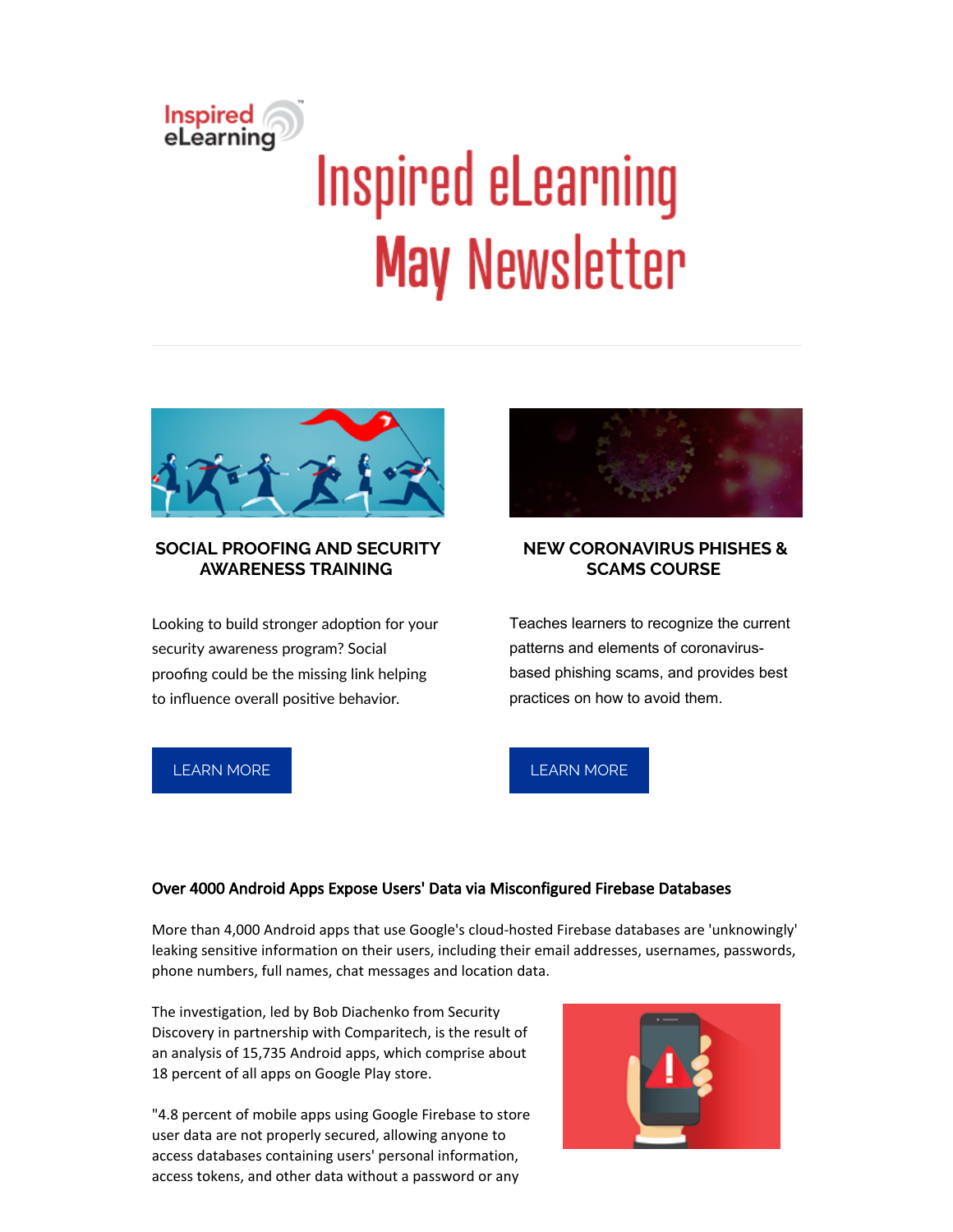other authentication," Comparitech said.

With the vulnerable apps in question — mostly spanning games, education, entertainment, and business categories — installed 4.22 billion times by Android users, Comparitech said: "the chances are high that an Android user's privacy has been compromised by at least one app."

Given that Firebase is a cross-platform tool, the researchers also warned that the misconfigurations are likely to impact iOS and web apps as well.

The full contents of the database, spanning across 4,282 apps, included:

- Email addresses: 7,000,000+
- Usernames: 4,400,000+
- Passwords: 1,000,000+
- Phone numbers: 5,300,000+
- Full names: 18,300,000+
- Chat messages: 6,800,000+
- GPS data: 6,200,000+
- $\bullet$  IP addresses: 156,000+
- Street addresses: 560,000+

After Google was notified of the findings on April 22, the search giant said it's reaching out to affected developers to patch the issues.

This is not the first time exposed Firebase databases have leaked personal information. Researchers from mobile security firm Appthority found a similar case two years ago, resulting in the exposure of 100 million data records.

Leaving a database exposed without any authentication is an open invite for bad actors. It's therefore recommended that app developers adhere to Firebase database rules to secure data and prevent unauthorized access.

Users, for their part, are urged to stick to only trusted apps and be cautious about the information that's shared with an application.

This article was originally posted by The Hacker News. Read the full article [here.](https://thehackernews.com/2020/05/android-firebase-database-security.html)

#### Enhanced Zeus Sphinx Trojan Used in COVID-19 Schemes

The operators behind the Zeus Sphinx malware have added new features and functionality to the Trojan over the last several months, and more cybercriminals have deployed it within phishing and spam emails that use the COVID-19 crisis as a lure, according to researchers at IBM X-Force.

The modifications to the Zeus Sphinx Trojan include an updated command-and-control server infrastructure as well as new methods to help the malware maintain persistence within an infected device, IBM researchers say. The Trojan has become more efficient at stealing banking and financial data - its main purpose, they point out.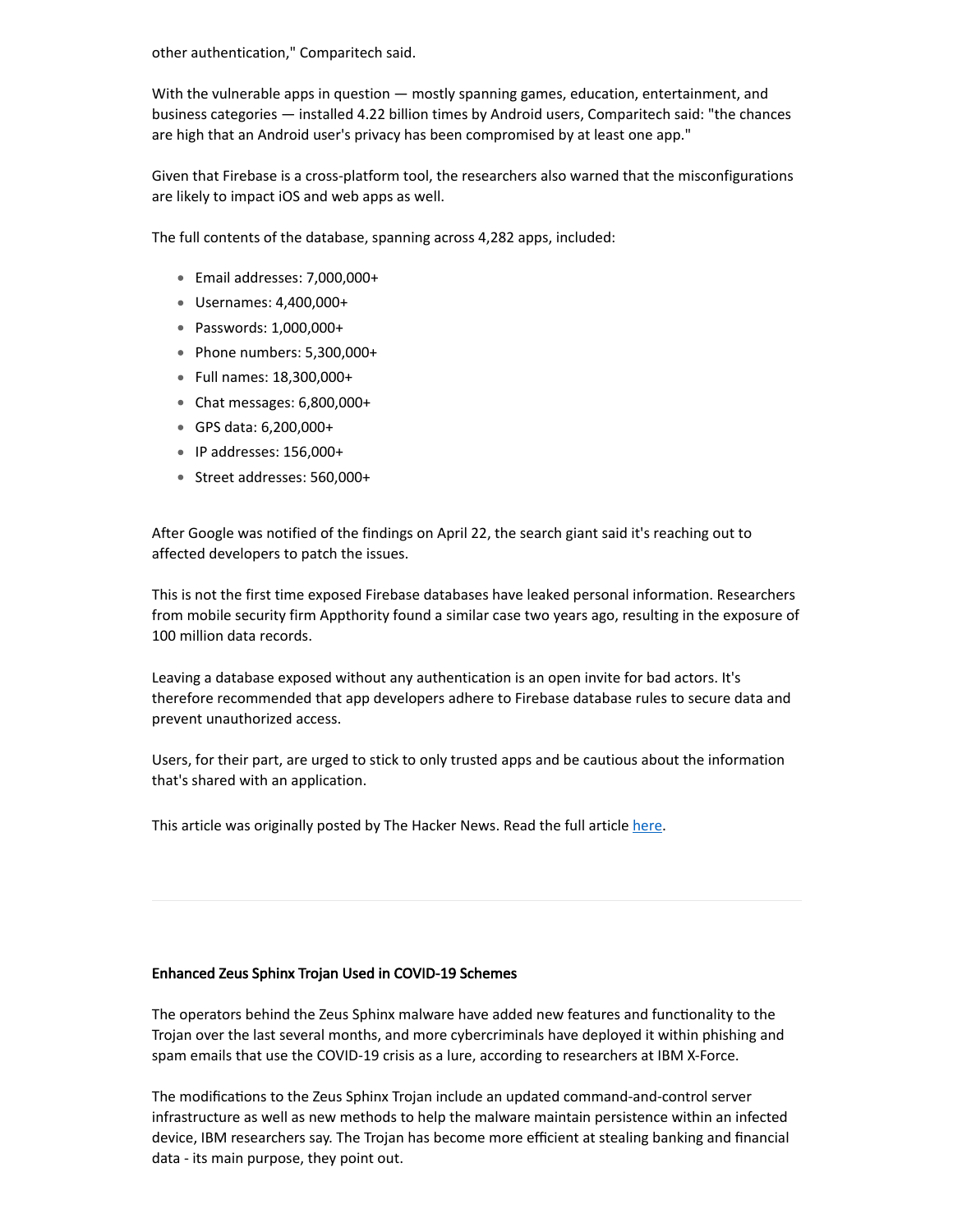

"Zeus Sphinx primarily targets online banking accounts, and over time, it has the capability to steal various credentials used by a victim - their personal data, payment card data and more," Limor Kessem, IBM Security's executive security adviser, tells Information Security Media Group.

And while the Zeus Sphinx variant has been around for at least five years, in recent months, cybercriminals have been relying on it to help with a variety of scams with COVID-19

themes.

"Since March 11, when COVID-19 was declared a pandemic, IBM X-Force has observed a more than 6,000% increase in COVID-19-related spam," Kessem says. "And these campaigns run the gamut, with cybercriminals impersonating major banks, offering up vaccines, deploying communications related to stimulus relief funds, and attempting to gain access to bank accounts." the number of cases of Zoom bombing has risen and companies lock down their videoconferencing calls behind passwords, attackers are now posting and selling videoconferencing credentials online, two security firms said this week.

This article was originally posted by Data Breach Today. Read the full article [here.](https://www.databreachtoday.com/enhanced-zeus-sphinx-trojan-used-in-covid-19-schemes-a-14267)

#### **73% of workers have received no cybersecurity guidance**

A new report from Kaspersky shows that employers are failing to prepare their workers for any and all cybersecurity risks present when handling enterprise business at home.

Millions of people across the world were forced to begin working from home in early March as countries put quarantine measures in place. Yet in the report, 73% of the 6,000 employees who spoke with Kaspersky researchers said they have "have not yet received any specific cybersecurity awareness guidance or training from their employer."



To make matters worse, another 27% of workers said they have already been on the receiving end of COVID-19 related phishing emails. The findings are part of a larger Kaspersky study on how COVID-19 is changing the way people are working.

"It is difficult to keep things 'business as usual' when everything needs to change so dramatically," said Andrey Dankevich, senior product marketing manager at Kaspersky. "While employees are trying to get used to the new reality of working from home, IT and cybersecurity teams are under pressure to enable them to continue working safely."

Dozens of stories have covered the litany of cybersecurity dangers inherent in the massive shift to